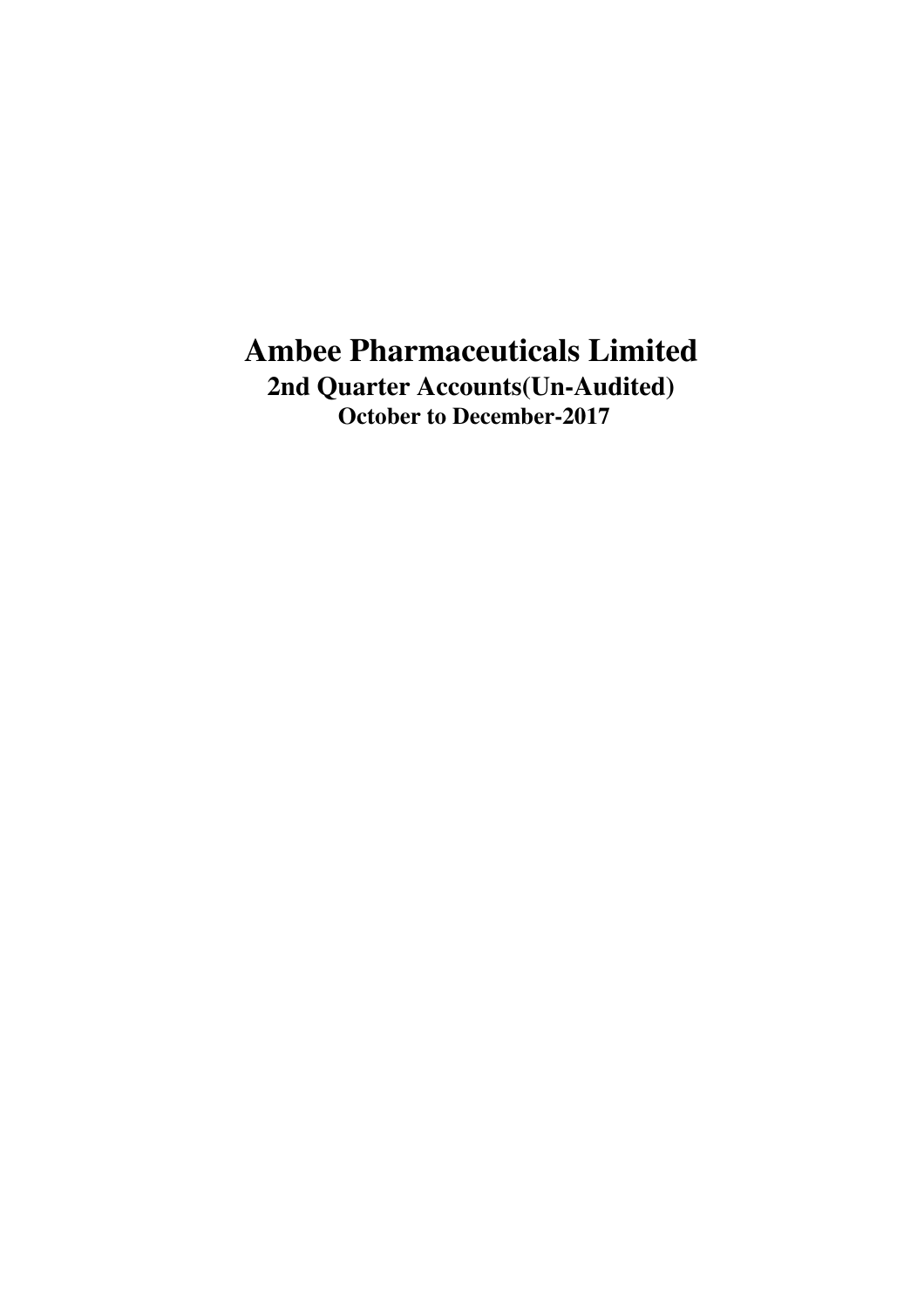#### *Statement of Financial Position as at 31st December 2017*

**(Unaudited)**

*Taka '000*

|                                              | 31st Dec. 2017 | 30th June. 2017 |
|----------------------------------------------|----------------|-----------------|
| <b>ASSETS</b>                                |                |                 |
| <b>Non-Current Assets:</b>                   | 116,246        | 119,903         |
| Property, Plant & Equipment - Carrying Value | 116,246        | 119,903         |
| <b>Current Assets:</b>                       | 333,138        | 331,676         |
| <b>Inventories</b>                           | 164,444        | 165,424         |
| <b>Accounts Receivable</b>                   | 71,102         | 70,042          |
| Advances, Deposits and Pre-payments          | 83,090         | 82,639          |
| Cash and Cash Equivalents                    | 14,502         | 13,571          |
| <b>Total Assets</b>                          | 449,384        | 451,579         |
| <b>EQUITY AND LIABILITIES</b>                |                |                 |
| <b>Capital and Reserve:</b>                  | 57,136         | 60,579          |
| Share Capital                                | 24,000         | 24,000          |
| Tax Holiday Reserve                          | 5,134          | 5,134           |
| <b>Retained Earnings</b>                     | 28,002         | 31,445          |
| <b>Non-Current Liabilities:</b>              | 15,562         | 15,979          |
| Deferred-tax Liability                       | 7,338          | 7,390           |
| Lease Finance (Non-Current Portion)          | 8,224          | 8,589           |
| <b>Current Liabilities and Provisions:</b>   | 376,686        | 375,021         |
| <b>Bank Loans (Secured)</b>                  | 68,475         | 188,631         |
| Lease Finance (Current Portion)              | 9,723          | 7,721           |
| Creditors and Other Payables                 | 298,488        | 178,669         |
| <b>Total Equity and Liabilities</b>          | 449,384        | 451,579         |
| Net Asset Value per share (NAV)              | 23.81          | 25.24           |

**Sd/- Sd/- Sd/-** (Aziz Mohammad Bhai) (Naureen Aziz Mohammad Bhai) Chairman Managing Director

 (Nurjehan Hudda) Director

**Sd/- Sd/-** (A.K.M. Khairul Aziz) (Jahagir Alam) Chief Financial Officer

Company Secretary

**Note: The details of the published quarterly financial statement are available in the website of the company. The address of the website is "www.ambeepharma.com"**

Dhaka 29th January, 2018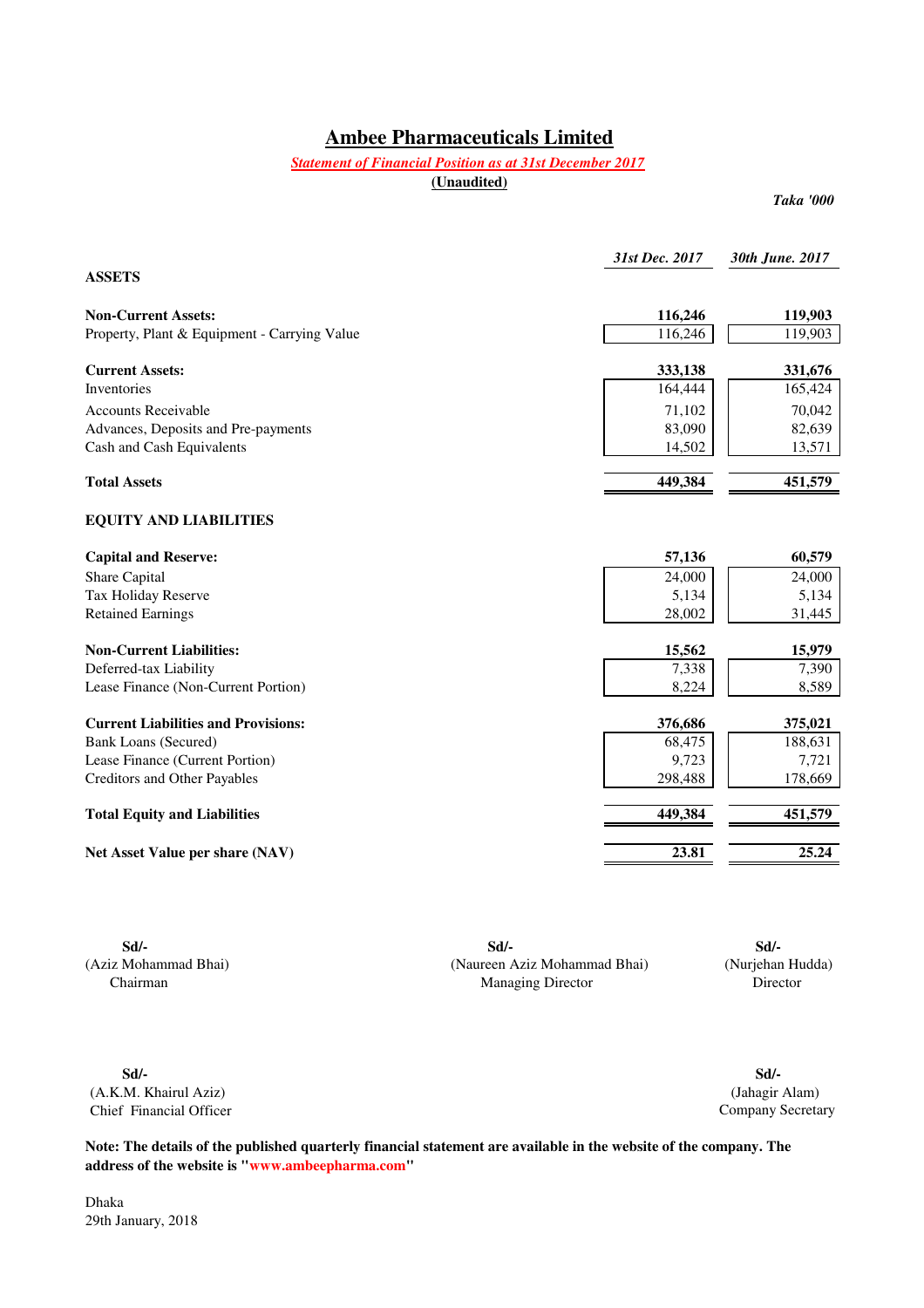#### **(Unaudited) Ambee Pharmaceuticals Limited Statement of Comprehensive Income** *For the 2nd Quarter ended 31st December 2017*

|                                           | July-Dec 17 | July-Dec 16 | Oct-Dec 17 | <b>Taka '000</b><br>Oct-Dec 16 |
|-------------------------------------------|-------------|-------------|------------|--------------------------------|
| <b>Revenue (Turnover) from Net Sales</b>  | 178,353     | 178,056     | 90,321     | 93,035                         |
| Cost of Goods Sold                        | (87, 861)   | (87,510)    | (47, 793)  | (48, 861)                      |
| <b>Gross Profit</b>                       | 90,492      | 90,546      | 42,528     | 44,174                         |
| <b>Operating Expenses:</b>                | (79, 198)   | (77, 771)   | (37,980)   | (37, 836)                      |
| <b>Administrative Expenses</b>            | (12, 611)   | (12, 387)   | (8,995)    | (8,949)                        |
| Marketing and Selling Expenses            | (66, 587)   | (65, 384)   | (28,985)   | (28, 887)                      |
| <b>Profit for Operation</b>               | 11,294      | 12,775      | 4,548      | 6,338                          |
| <b>Financial Expenses</b>                 | (6,369)     | (7,908)     | (1,877)    | (3,596)                        |
| <b>Profit Before Contribution to WPPF</b> | 4,925       | 4,867       | 2,671      | 2,742                          |
| Contribution to WPPF                      | (246)       | (243)       | (134)      | (137)                          |
| Net Profit before income-tax              | 4,679       | 4,624       | 2,537      | 2,605                          |
| <b>Provision for income -tax</b>          | (922)       | (1,262)     | (570)      | (562)                          |
| <b>Current Tax</b>                        | (1, 157)    | (1, 133)    | (622)      | (638)                          |
| Deferred Tax Income/ (Expenses)           | 235         | (129)       | 52         | 76                             |
| <b>Net Profit after income-tax</b>        | 3,757       | 3,362       | 1,968      | 2,043                          |
| <b>Number of Shares</b>                   | 2,400       | 2,400       | 2,400      | 2,400                          |
| <b>Earnings Per Share (EPS)</b>           | 1.57        | 1.40        | 0.82       | 0.85                           |

(Aziz Mohammad Bhai)

**Sd/- Sd/-** (Naureen Aziz Mohammad Bhai) Managing Director Chairman Director **Sd/-**

(Nurjehan Hudda)

**Sd/-** (A.K.M. Khairul Aziz) Chief Financial Officer

Dhaka 29th January, 2018 Company Secretary (Jahagir Alam) **Sd/-**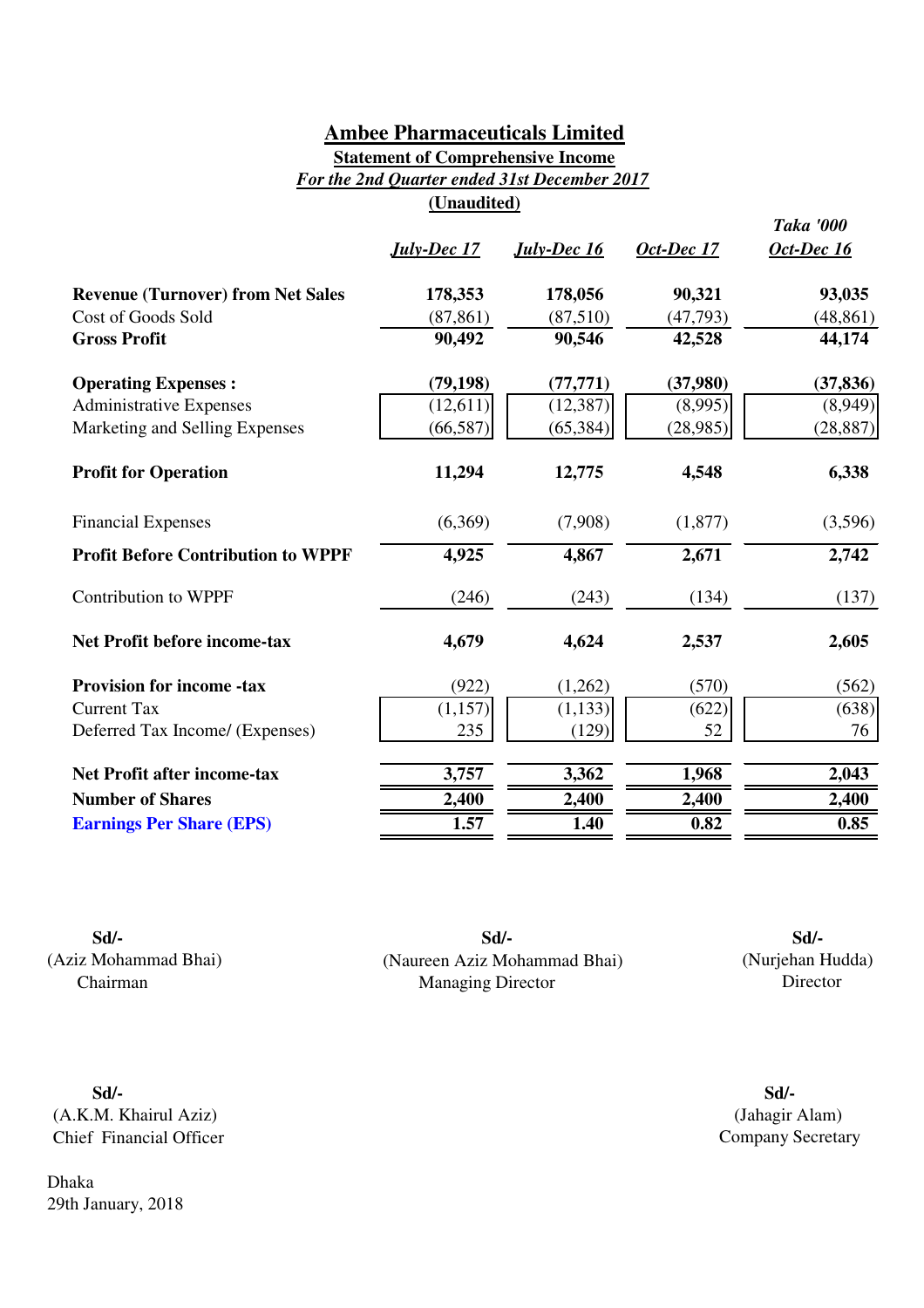#### Statement of Cash Flows (Un-audited) *For the period from 1st July 2017 to 31st December 2017*

*Taka '000*

|                                                  | 2nd Quarter 2017<br>July-Dec 2017 | 2nd Quarter 2016<br>July-Dec 2016 |
|--------------------------------------------------|-----------------------------------|-----------------------------------|
| <b>Cash Flows from Operating Activities :</b>    |                                   |                                   |
| Collection from turnover                         | 177,293                           | 177,420                           |
| Payments for cost and expenses                   | (160, 507)                        | (154, 300)                        |
| <b>Finance Expenses</b>                          | (6,369)                           | (7,908)                           |
| Income-tax paid/deducted at source               | (2,103)                           | (2,085)                           |
| <b>Cash Generated from Operating Activities:</b> | 8,314                             | 13,127                            |
| <b>Cash Flows from Investing Activities:</b>     |                                   |                                   |
| <b>Acquisition of Fixed Assets</b>               | (486)                             | (266)                             |
| <b>Cash Generated From Investment Activities</b> | (486)                             | (266)                             |
| <b>Cash Flows from Financing Activities:</b>     |                                   |                                   |
| <b>Other Finance</b>                             | 121,821                           | (4,713)                           |
| Payment to Bank Loan                             | (120,000)                         |                                   |
| Dividend paid                                    | (8,718)                           | (7,529)                           |
| <b>Cash Generated From Financial Activities</b>  | (6, 897)                          | (12, 242)                         |
| Increase/(Decrease) in cash and cash equivalents | 931                               | 618                               |
| Opening cash and cash equivalents                | 13,571                            | 12,662                            |
| Closing Cash and Bank balances                   | 14,502                            | 13,280                            |
| Net Operating cash flow per share                | 3.46                              | 5.47                              |
| <b>Components of Cash and Cash Equivalents</b>   |                                   |                                   |
| Cash and Cash Equivalents                        | 14,502                            | 13,280                            |
| <b>Total Cash and Cash Equivalents</b>           | 14,502                            | 13,280                            |
|                                                  |                                   |                                   |

| Sd/-                 | Sd/-                         |                  |
|----------------------|------------------------------|------------------|
| (Aziz Mohammad Bhai) | (Naureen Aziz Mohammad Bhai) | (Nurjehan Hudda) |
| Chairman             | <b>Managing Director</b>     | Director         |

**Sd/- Sd/-** (A.K.M. Khairul Aziz) Chief Financial Officer

Dhaka 29th January, 2018

(Jahagir Alam) Company Secretary